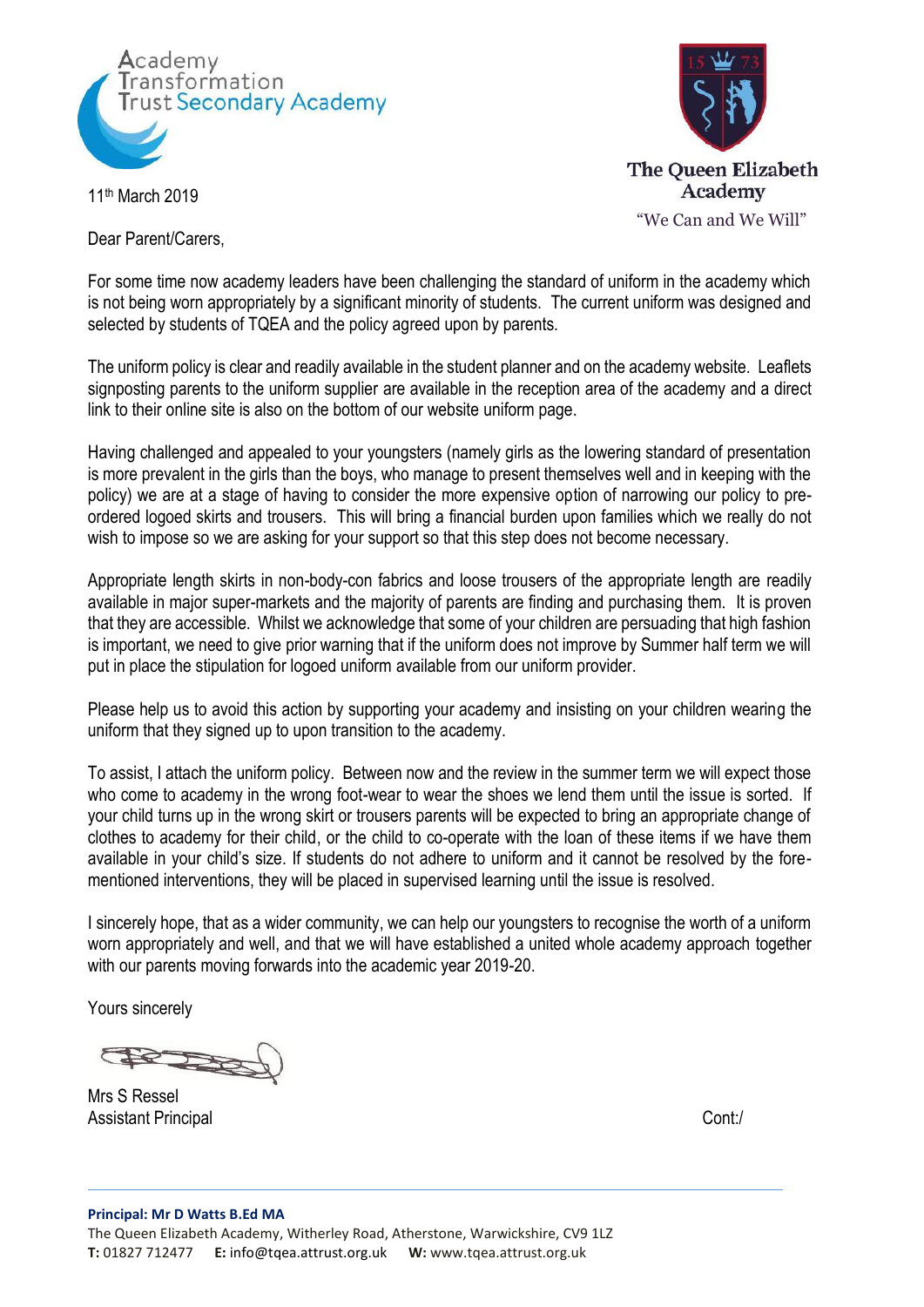# Uniform & Equipment

The TQEA uniform consists of smart trousers (or skirt), shirt, tie and blazer, and encourages students to take great pride in their appearance. Students are expected to adhere to our uniform policy at all times, which consists of the following items:

### **Uniform – All Students**

- School Blazer (To be worn at all times unless directed by a member of staff. No item worn between shirt and blazer).
- School tie. Worn at all times appropriately attached to the top button of the shirt.
- Plain white long sleeve shirt (tucked in and fully buttoned at all times).
- Black, grey or white full ankle socks (not trainer/sports sock style), or black tights (not footless and no leggings).
- Plain all black sturdy shoes (No logo). No plimsolls, trainers, air bubbles, canvas or coloured trim or soles. Shoes should be appropriate for all weathers. Black laces only.
- Plain, full length (no gap between trouser and socks) black trousers. (No jeans, jeggings, corduroy, combat, chinos, Lycra, denim trousers, leggings or tracksuit bottoms). Girls may choose instead plain, black skirt that is smart and professional and loose fitting (no stretch material, Lycra or body-con styles). Inappropriate skirt lengths will be challenged and will need to be addressed immediately.
- A waterproof coat for winter use is strongly recommended.

## **PE Kit**

- Shorts with TQEA logo. Girls may choose TQEA logo skort.
- Navy blue sports polo with TQEA logo (fitted option for girls if desired).
- Plain navy blue football socks.
- Plain navy blue tracksuit bottoms with no logos.
- Fleece lined outdoor  $\frac{1}{4}$  zip TQEA top.
- Trainers (Not fashion or canvas).

**Recommended additional layers for outside PE lessons** (these items are all non TQEA branded and can be purchased at a wide range of local shops/supermarkets).

- Base layers (long sleeved) plain navy blue or black tops to go underneath the PE tshirt
- Black, or navy leggings, or running leggings
- Gloves for sports not including throwing and catching (but still bring them for warm ups, coaching time etc.)
- Plain woolly hats (with no dangling strings or adornments)
- Waterproof rain coats either navy blue, black or plain dark colours (not fashion coats which are not waterproof)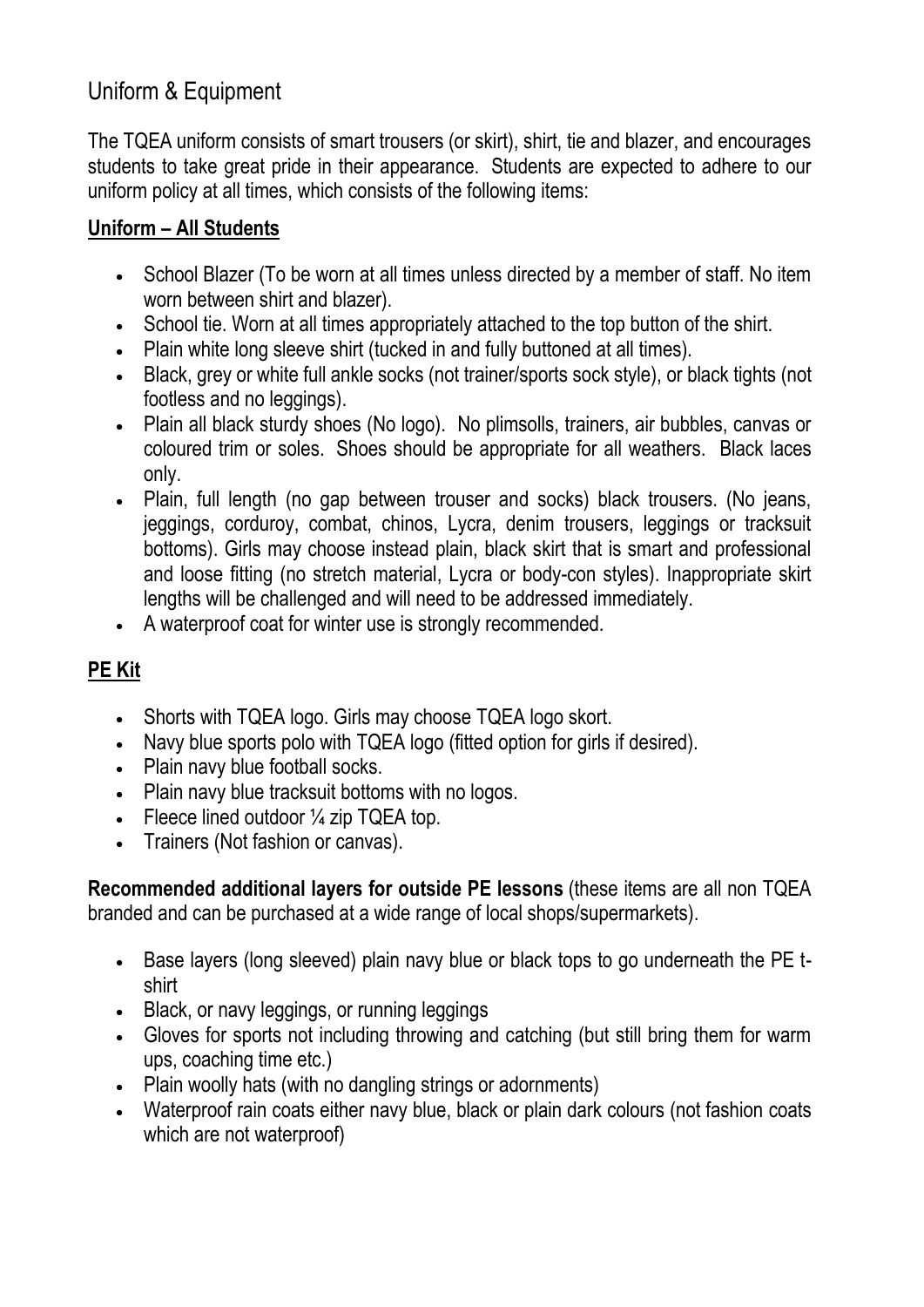#### **Hair**

Hair should be one natural colour with no patterns or shapes cut into it. No shaved / No1 heads either all over or part. We find that hair colours / cuts that do not conform to our requirements distract from learning.

#### **General**

- **No** excessively wide or coloured belts
- **Undergarments** should be an appropriate colour to protect modesty e.g. neutral or white vests, bras etc.
- **No** facial / cartilage / body piercing to be worn for school. (Refer to Uniform Policy have piercings of this nature done in Summer holiday to allow for healing). **One** single pair of stud earrings / **one discreet** ring / **one small discreet** necklace, bracelet and watch. All jewellery must be removed for PE lessons.
- Chewing gum, canned or energy drinks are not allowed in school.
- Boys to be clean shaven at all times.
- No nail varnish or excessive and impractical length nails or acrylics.
- Discrete small amount of make up in years 9-11 only.
- No headwear, hats or caps to be worn on school site.

#### **The Queen Elizabeth Academy Summer Uniform**

If the weather gets warmer towards the end of Summer Term, we like to take the opportunity to move to our optional summer uniform. Parents and students will be notified when this is permitted and a letter/message will be sent home.

The summer uniform will consist of an optional short sleeved shirt for all students. The shirt must have a full standard school shirt collar and students will still be required to wear their ties. Summer uniform is introduced each year at the discretion of the Principal, long sleeved shirts should be worn by students at all other times, including the first day back in September.

Our uniform policy is very clear and states that students should have their blazers with them at all times. However, when it is hot, teachers will inform students that their blazers may be removed in the classroom. At break and lunch, outside the building, students are not required to wear their blazer, but on return to the building it should be worn.

With regards to shoes, please remember that all shoes must be completely black leather, with no obvious logos, material parts, canvas or air bubbles.

## **All Parents/Carers should ensure the school uniform policy is followed fully by their child.**